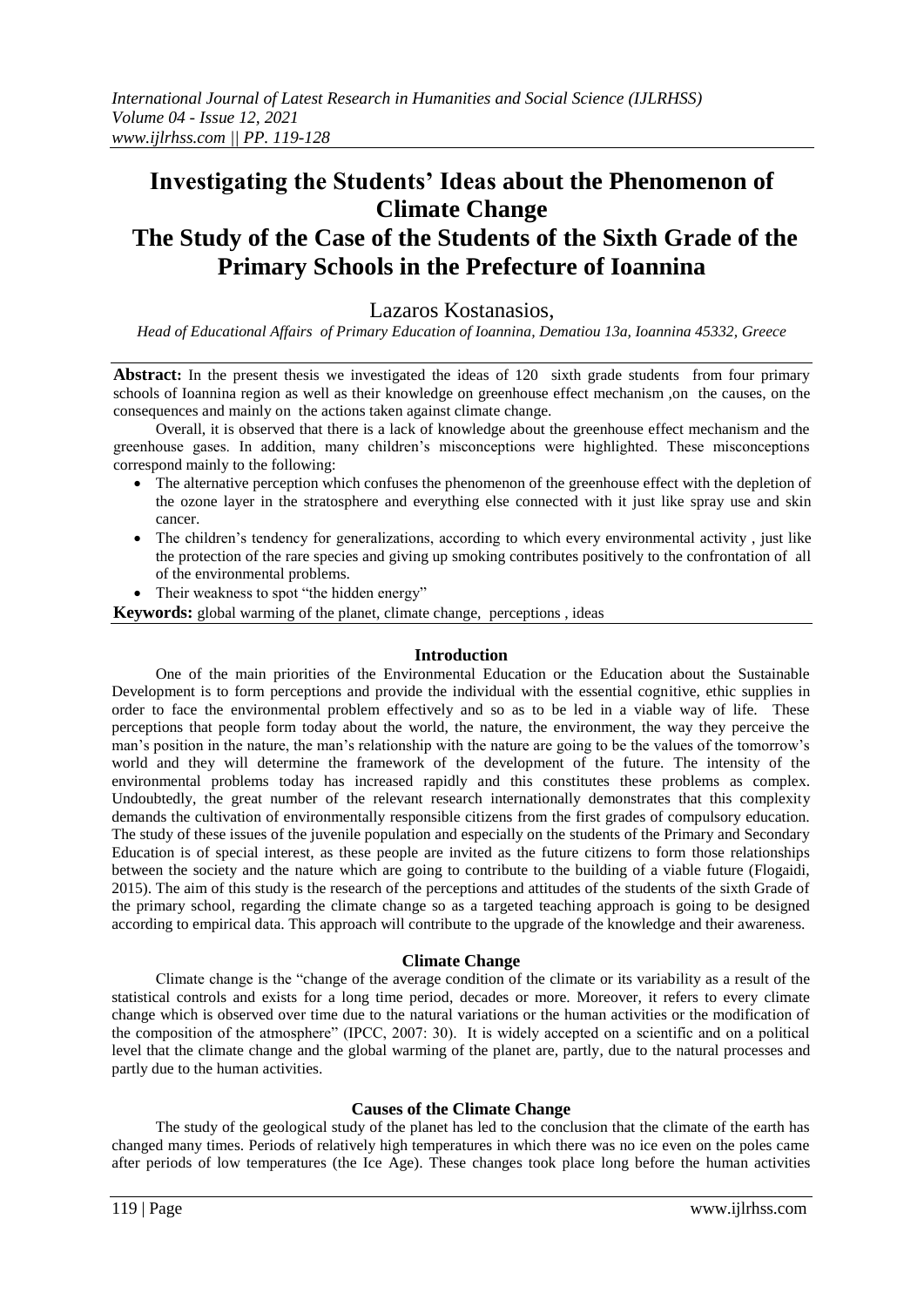#### *www.ijlrhss.com || PP. 119-128*

appeared in such intensity that they could affect the climate. So, apart from the human factors, there are also natural causes that change the climate of the planet.

The research which was conducted on this subject has spotted the following causes of the natural change of the climate (Argiriou & Giannouli, 2010):

- A) Change of the circumference of the Earth around the Sun
- B) Change of the intensity of the solar radiation
- C) Volcanic eruptions
- D) Change of the sea currents
- E) Change of the concentration of the greenhouse gasses.

#### **Global Phenomena of the Climate Change**

#### **The phenomenon of the greenhouse effect**

The phenomenon of the greenhouse effect was named after the French maths teacher J. Fourier in 1822 because its natural function is similar to what happens in the greenhouse of the plants in which the plants, on the one hand, are covered with material which allows the admission of the solar radiation and on the other hand this material prevents the escape of the small frequencies of the earth radiation. The greenhouse effect refers to the increase of the temperature of the earth which is caused by the increase of the concentrations of the greenhouse gases in the atmosphere. These greenhouse gases trap the heating (for example just like the glass traps the heating in a greenhouse). This trapping of the supersonic radiation of the specific gases is called the greenhouse effect.

#### **The greenhouse gases**

All the gases of the atmosphere which contribute to the greenhouse effect are referred to as the greenhouse gases. The "greenhouse gases" are about 20 and their volume is smaller than the total volume of the atmosphere.

Vapors H2O. They result from the vaporization of the water and constitute a stage of the cycle of the water in the hydrosphere. They are produced from the vaporization of the water or from the sublimation of the ice. The water vapors are the main gas of the greenhouse and are responsible for the largest part of the greenhouse. The water vapors create the clouds. These prevent the heating from leaving the earth atmosphere and as a result the temperature increases.The increase of the temperature causes more water vapors and consequently the temperature increases and the global warming is created.

Carbon dioxide (CO2) – 56%. It is produced mainly from fossil fuel combustion (just like oil, coal, natural gas) for the production of the electric power, solid wastes, the trees and the wood products. Moreover, it is released in the atmosphere from the production of the minerals, from the production of the metals and the use of oil products.

Merthane  $(CH4 - 18\%$ . It comes from the rot of organic material with the influence of bacterias inanaerobic conditions in swamps and wetlands. It is produced mainly during the bacterial decomposition of the organic material (anaerobic rot) in the rice cultivation, in landfills and from the digestive system of the ruminants, as well as crude oil refining process and its transfer and storage.

The nitrogen oxide  $(N2O) - 6\%$ . It is produced from bacterial activity in the water and in soil from the decomposition of nitrogen fertilizers and the fossil fuel combustion. Every year its levels increase 0,25-0,4% and it can remain in the atmosphere upto 170 years. Its contribution to the greenhouse effect is 4-6%. (Melas, Asonitis et al, as stated).

The Fluorinated hydrocarbons  $(HFCS) - 13%$ . They belong into a larger category of the fluorinated gasses. They are used as refrigerants at the refrigeration equipment, at the air conditioning and heat pumps, as a swelling element of foaming material, and as solvents. They are also used in the fire extinguishers and in the aerosols.

The perfluorocarbons (PFCs). They are used in the pharmaceutical industry, in the fields of electronics and cosmetics. In the past they were used in the systems of the fire extinguishers. Their increasing tendency is due to the fact of the replacement and the phasing out of chlorofluorocarbons and the Hydrochlorofluorocarbons because they were considered as substances responsible for the damage of the ozone layer.

#### **Extreme weather conditions**

The extreme weather conditions are those conditions which diverge from the normal situation of the climate and weather systems. They are rarely observed phenomena and as a result their effect on the average index of the most climate parameters is not very important. During the last year the extreme weather conditions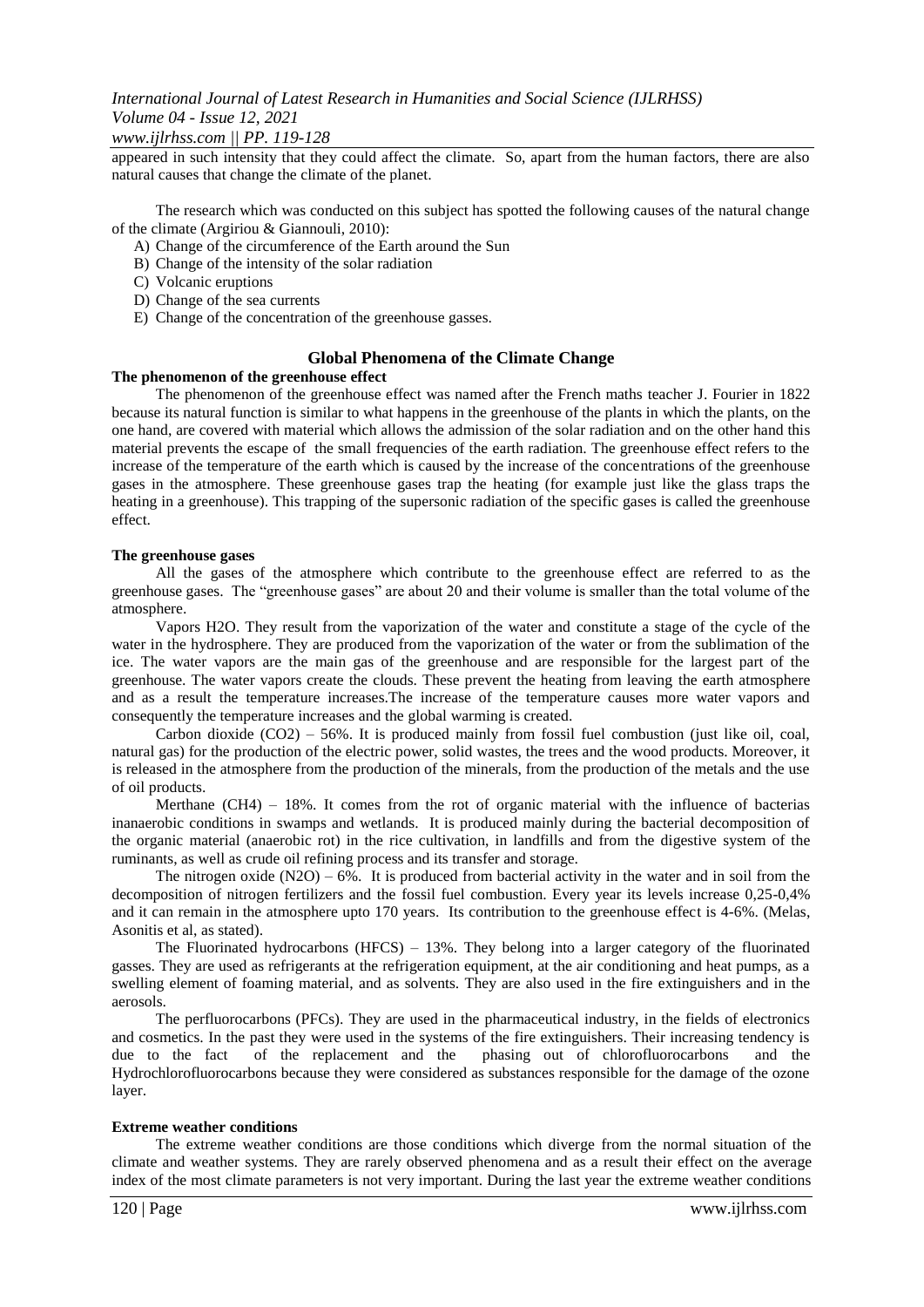*www.ijlrhss.com || PP. 119-128*

are mentioned very often. These conditions are related to some of the biggest dangers which can be caused by the weather , the climate change on the human safety , on his health, on his goods and his activities (Melas, Asonitis et.al.,2000). Objectively, it is very difficult to define a size index over which a weather condition will be characterized as extreme and this happens because many factors are taken into account when a condition is characterized as extreme. When an extreme weather condition has a bad influence on the human well-being then it is called climate disaster.

#### **Effects of the Climate Change**

#### **Biodiversity and ecosystems** The biological diversity or biodiversity is defined as the diversity of life on the earth. The current form of the biodiversity is the result of an evolution which took place in billions of years through natural processes and the intervention of the human being *[\(https://www.cbd.int/2010/biodiversity/](https://www.cbd.int/2010/biodiversity/)*). Biodiversity is an integral part of the human being, as it totally depends on it. The climate change is mentioned as the main threat of biodiversity and of the changes on the services of the ecosystems on a global level, while on a European scale it is recognized as a serious threat with many effects, just like on the survival percentages ,on the reproduction, on the consequences through biotic and abiotic interactions (Bank of Greece, 2011).

#### **The consequences of the climate change on agriculture.**

During the upcoming decades the agriculture will be affected from the climate change in the European Union and the world as well. The global alertness, year by year is intensified as the data about the severity consequences of the climate change are more and more worrying. According to the United Nations, only in Africa 220 million people suffer every year from the lack drinking water due to the climate change. The production of the agriculture is in danger due to the loss of arable land, of the smaller arable periods and of the insecurity due to the kind and the time of the installation of specific crops. It is estimated that in this specific continents the income from the agriculture may decrease up to 90% until 2100.

#### **Climate change and fishery**

The increase of the temperature, the concentration of the carbon dioxide of the water and the sea lever rise are considered as the main components of climate change in the case of water collections in a global level. The decrease of the atmospheric precipitation and the expected increase of the temperature are possible to cause fluctuation of the river provision, as well as ecological disturbance in the water collection of the river mouths. As a result, the increase of the temperature of the water causes increase in the growth rate of diverse aquatic animal organisms. Thus a rise in the production of the farmed fish is expected. If thisrise continues to happen with the implementation mainly of the applied intensive care system is not excluded to cause ecologicalenvironmental problems, mainly in the cases of use of floating cases for marine species, in coastal areas.

#### **Industry, infrastructure and human settlements.**

Industry is considered to be the field which will be effected mainly from the climate change compared to the agriculture and the ecosystems. However, some of the activities mainly the ones that are related to the natural resources, seem to be vulnerable to the extreme weather conditions , due to their direct dependence on the natural habitat and they will cause important financial consequences (Bank of Greece, 2011).

#### **Climate change and health**

It is widely known that the climate and the weather conditions are important components that affect the human health. This means that the climate change which is observed globally changes the data that are related to the population's health and well being. It is about a measurable effect, which is not taken very often into account since most people consider that their personal health depends mainly on their behavior (e.g. nutritional habits, work out), the heredity and the easy access to the health services. The climate change could be considered as an important danger for the human population during the 21<sup>st</sup> century. The climate change affects the health through the natural ecosystems leading a) to lower quality of water, of air and of food b) to the changes of the ecosystems, of farming , of industry, of settlements and of economy, c) to various consequences, which are caused by populations, which suffer from the environment degradation and from the financial problems due to climate change (e.g. nutritional or psychological problems). Calculable implications are observed on the human health due to population movement, due to the rise sea level and the increased frequency of the extreme weather conditions. The floods may force the communities to relocate.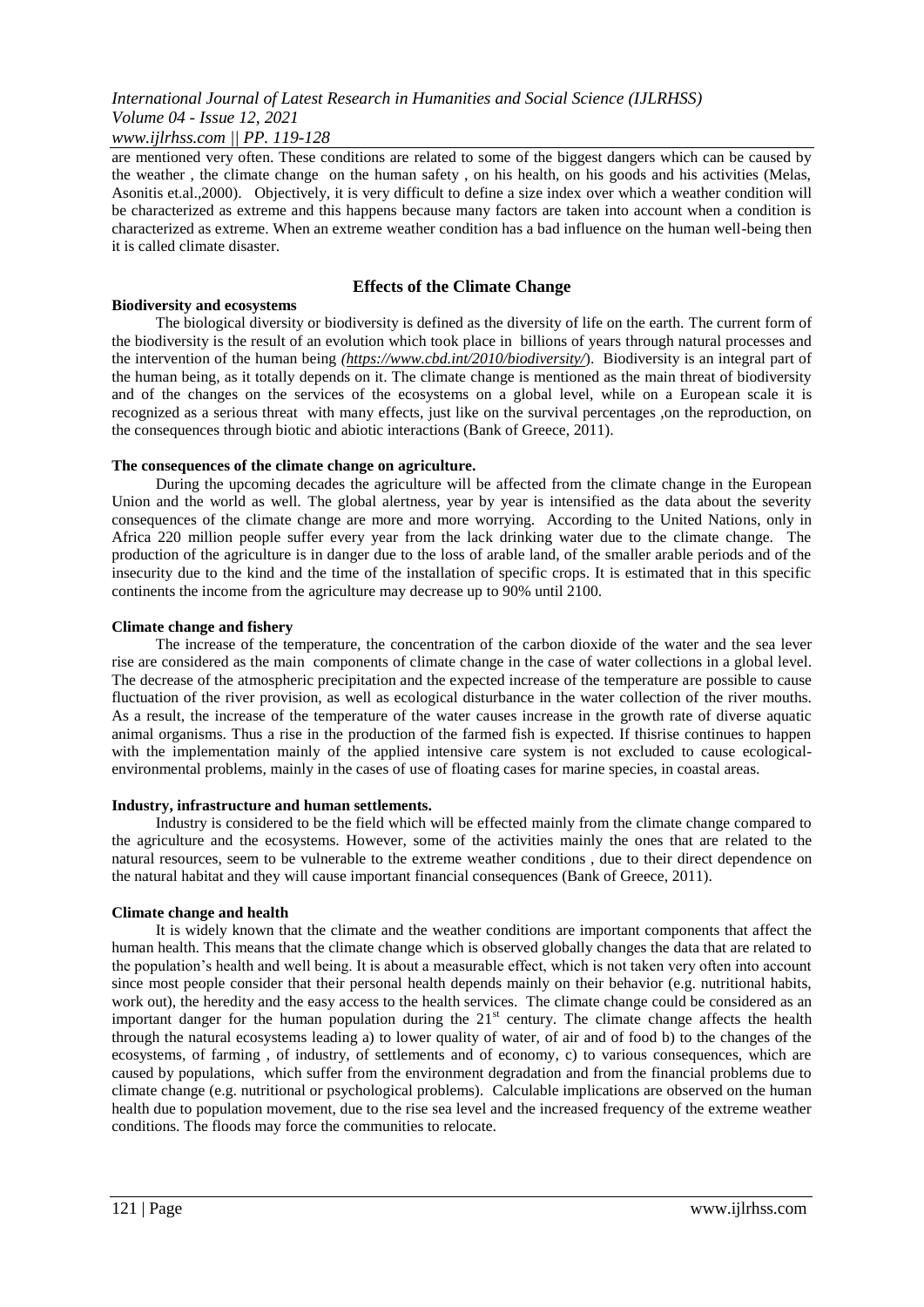## *www.ijlrhss.com || PP. 119-128*

#### **Environmental Education**

According to Unesco "The Environmental Education is a continuous process through which the individuals and the social groups will realize their habitat and they will gain the knowledge, the values, the abilities, the experience and the willingness that will allow them to act individually and in groups aiming at the solution of the current and the future problems of the environment "(UNESCO-UNEP, 1988).

#### **Aims and objectives of Environmental Education**

The aims, the objectives, the principles and the guiding lines of the Environmental Education were initially formed and imprinted on the "Map of Belgrade", a text which includes the conclusions of the Conference held in 1975 in Belgrade by UNESCO and UNEP. In chapter III the aims of the Environmental Education are defined:

- 1. Awareness: To make individuals and social groups aware and sensitive to the environment and its problems as a whole.
- 2. Knowledge. To understand the environment as a whole as well as its problems.
- 3. Attitude: To adopt social values of interest and disposition for active participation.
- 4. Skills: To acquire skills for solving environmental problems.
- 5. Ability to evaluate: To be able to evaluate environmental parameters and educational programs in terms of ecological, political, economic, social, aesthetic and educational factors.
- 6. Participation: To develop a sense of responsibility towards the environment and anunderstanding of the need to solve its problems (UNESCO, 1976).

#### **References on climate change and other environmental issues in primary school textbooks**

According to the Interdisciplinary Unified Curriculum Framework (DEPPS) one of the basic principles of the educational process is the awareness of children about the need to protect the natural environment and the adoption of appropriate standards of behavior. It is recognized that in order to achieve this goal, an appropriate education is required, which can be provided mainly by the school for all students-citizens of tomorrow. Based on these principles and within the framework of the interdisciplinary approach, an attempt has been made to adopt two different, but at the same time complementary, design strategies of the APS with the establishment of single independent "interdisciplinary" teaching subjects / courses and the horizontal interconnection of cognitive objects which are taught independently. With the revision of the Greek curricula in 2014, the focus is on sustainable development, aiming at redefining the needs of the human at the individual and collective level and at reviewing the value system that has been adopted until today (Plakitsi et al. 2013)

As a result of this principle, we observe that there are certain chapters in the primary school textbooks, mainly in the course of Environmental Studies, which deal with modern environmental problems, while most common are the simple references to them in many parts of the textbooks of different subjects. Observing the above references of primary school books, we point out that although they raise the awareness of children, they do not usually allow them to deal in depth with specific topics. Especially the global environmental problem of climate change is approached only through three paragraphs. The fact that some information is inserted in different sections, favors the interdisciplinary approach, but may not ensure their use due to the plethora of material that the teacher has to manage, his ability and willingness to deal with this issue.

#### **Experimental Research**

#### **The Children and the Environment**

Students as a group have, in a way, been marginalized in the geographical study (Matthews & Limb, 1999 in Elise Ho, 2009). While there are doubts about whether the children should become objects of study, there is, however, a need to study their views and perceptions. Stefanovic's study (2004) by Elise Ho (2009), which deals with children's perceptions of the countryside, shows that their perceptions of nature and the environment differ from those of adults and require the integration and recognition of the children's views in environmental study and discussion.

Children's connection to the environment and their sensitivity to environmental issues tends to be greater than that of adults. Matthews and Limb present seven main distinctions between children and adults that should be considered in geographic research:

- "Children's perceptions" differ from those of adults.
- The use of the concept of rural by children differs from the corresponding use of the concept of rural by adults.
- Children's freedom of expression differs from that of adults.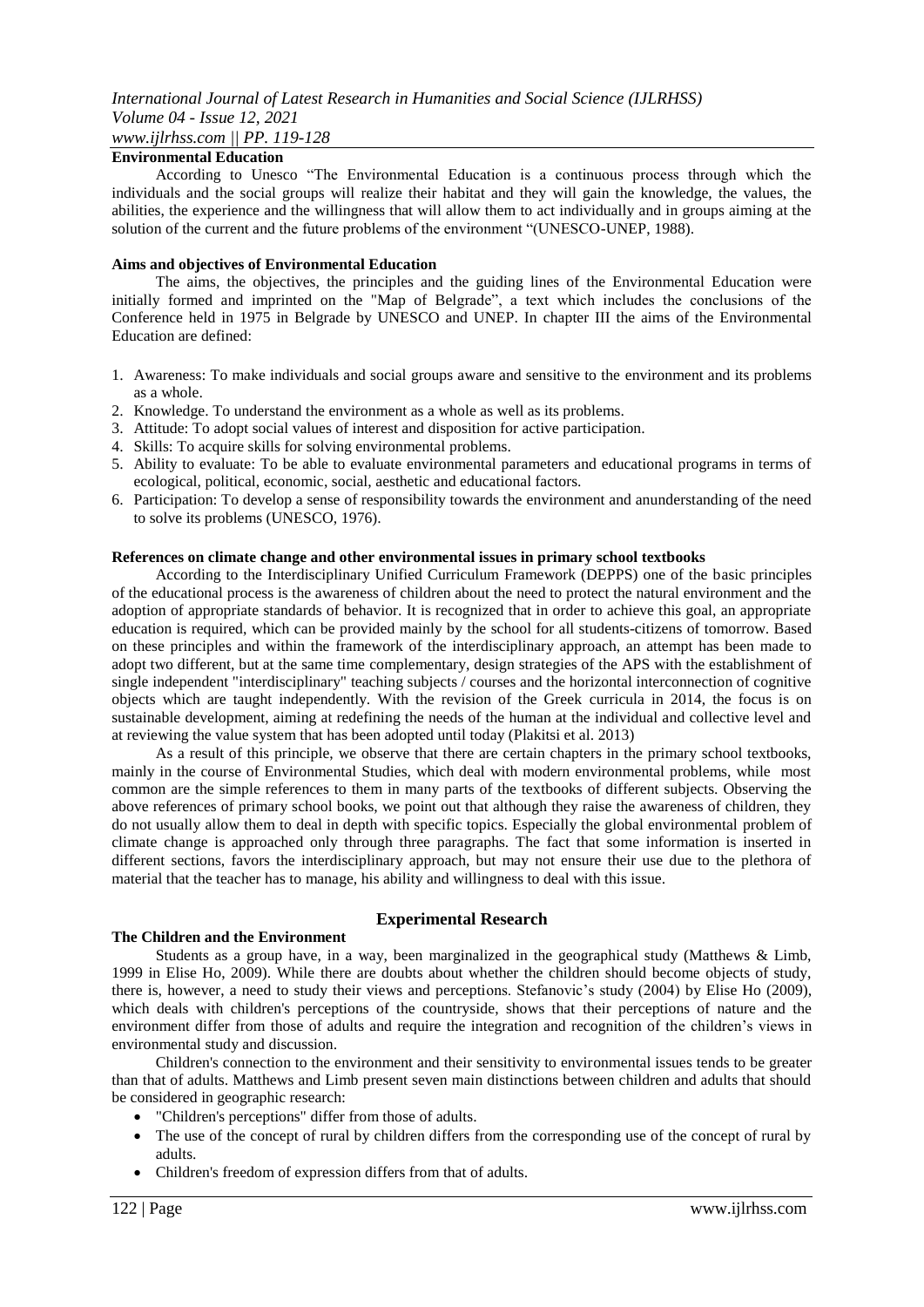*www.ijlrhss.com || PP. 119-128*

- Children's environmental fears and sense of danger are different from those of adults.
- Children's fears are different from those of adults.
- Environmental decision-making by children differs from that of adults, and
- Finally, the democratic responsibility of children differs from that of adults.

#### **Children's perceptions of climate change in international and Greek educational research activity**

Ho (2009) studied the ideas of 11-12 year olds in 9 schools in Ontario on climate change, through 88 illustrated responses and 78 interviews. Students were asked to draw an answer to the question "What does climate change mean to you?" A comparison was made with corresponding adult responses, as found in the literature. She concluded that the perceptions of children and adults are similar in issues such as the relationship between climate change and stratospheric ozone depletion, pollution and waste reduction.

In Greece, Voudrislis (2007) in his work, after researching the perceptions of 112 students of the sixth grade of three primary schools in the greater Thessaloniki area, proceeded to a teaching intervention with the help of maps, in order to help students understand the effects of overheating and link the melting of ice to floods. In her work, Davidoudi (2012) investigated the environmental attitude of 118 sixth grade students in four primary schools in the greater Thessaloniki area, as well as their knowledge of climate change. According to the findings of the study, students' perceptions of how to deal with climate change are presented. In order to reduce the phenomenon, students suggest reducing cars, planting trees, proper garbage management and especially recycling, saving electricity and raising public awareness.

However, there have been several misconceptions about the inability of children to detect "hidden energy", the fact that they link the greenhouse effect to the ozone hole, and their tendency to generalize.

#### **Purpose-objectives of the research-research questions**

The purpose of this study was to investigate knowledge and perceptions about climate change in students of the 6th grade of Primary Schools in different areas of the prefecture of Ioannina. Based on the previous literature review, we formulated the following hypotheses, which we tried to investigate with our research:

Hypothesis 1: Students do not know enough about the mechanism of the greenhouse effect.

Hypothesis 2: Students confuse the phenomenon of the greenhouse effect with the "ozone hole".

Hypothesis 3: Students consider pollution, which may be due to exhaust fumes from cars or factories, to be a major cause of climate change.

Hypothesis 4: Students believe that actions that are generally considered environmentally friendly, such as the protection of endangered species, can help reduce global warming.

Hypothesis 5: Schoolchildren in non-urban areas may have more limited knowledge on the issue of the climate change than those from urban backgrounds.

#### **Data collection method - sample description**

For the data collection, the questionnaire was chosen as the most appropriate tool, through which information can be collected very easily as it is a handy methodological tool. A sample of our research were 120 students of the 6th grade of four primary schools of the prefecture of Ioannina. Sixth grade students were selected for the sample, because from this age the so-called formal logical operations appear, that is, the mental operations that take place on abstract concepts and are a characteristic feature of the adolescent and then of the adult. The questionnaire given to the students was designed based on the exploratory questions, the aims and the objectives of this research process, after first becoming completely clear and understandable. A similar questionnaire was used as a basis given by Ms. Athanasia Davidoudi in a relevant survey in 2012 in four schools in the prefecture of Thessaloniki. The questionnairewasdeveloped around the following main themes:

- A) the environmentally friendly attitude of the children
- B) their knowledge of the mechanism of the greenhouse effect
- C) the causes of climate change
- D) its effects and the actions that can help reduce it, as well as the search for those responsible for its control.

#### **Data processing**

The data from the closed type questions were entered and processed with Microsoft Excel and the open type statistical package jamovi 1.2. In order to process the open-ended questions, we proceeded to a "categorization" of the answers given and the creation of categories. In other words, in a sense, we turned the questions into closed ones in order to allow their quantitative-statistical processing.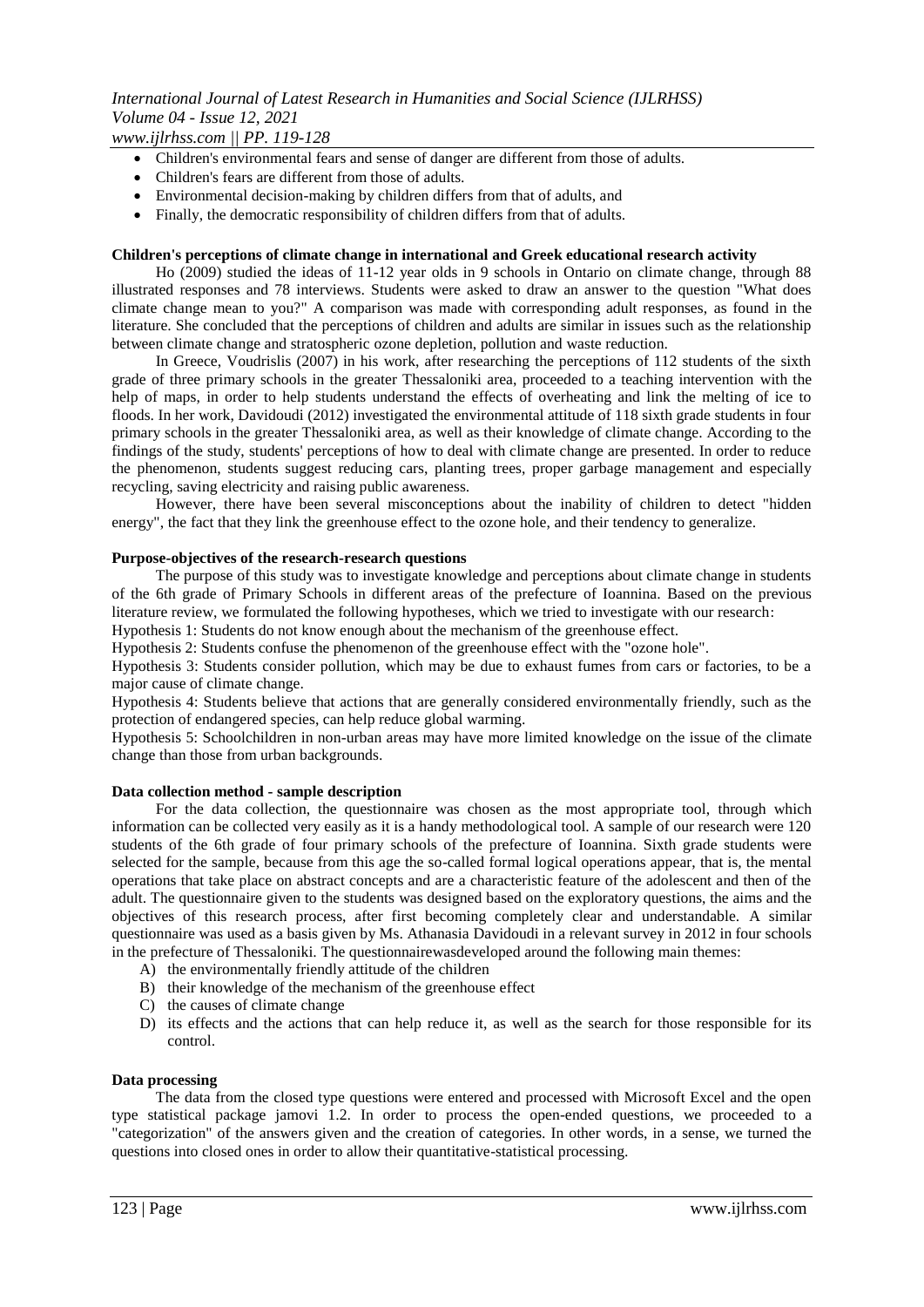#### **The phenomenon of the climate change**

The findings from the processing of both types of research tool which we used, namely the open and closed questionnaire, converge with each other. The students of our research ignore the main elements of the mechanism of the greenhouse effect and the basic gases associated with it. One in three children is unaware of the contribution of carbon dioxide, the most important greenhouse gas, while almost half of the children are unaware of the contribution of the second most important gas, methane.67% of students mistakenly believe that oxygen is an important greenhouse gas, while 65% of the children believe that the phenomenon is due only to anthropogenic activities. In the corresponding research of Davidoudis (2012) only half recognize the action of carbon dioxide as a greenhouse gas (respectively percentages 60% according to Boyes, Chuckran & Stanisstreet (1993), 83% according to Voudrislis (2007) who points out that they do not know the sources of its emission or the consequences of its use, while according to Boyes & Stanisstreet (1993) the majority of students do not recognize CO2 as a greenhouse gas).

**The Debate**



#### **Causes of the climate change**

As far as the causes of overheating are concerned, as our research has shown according to the children's views, the main ones are the exhaust fumes of cars and factories. Another very important cause is the destruction of tropical forests, but it is not certain that students understand the way it is responsible for global warming. The contribution of the use of coal and oil from the power plants of the Public Electricity Company is recognized by about 72,% of students. This percentage is not considered very satisfactory, in relation to the fact that the consumption of electricity is linked to the activities of all of us and can be controlled through our daily actions. In the respective research of Davidoudis (2012) the percentage reached 62%. Almost half of the students are not aware of the contribution of heating and cooling of houses (through air conditioners) to the climate change. The processing of the open questionnaires showed that many students associate climate change with pollution/infection (children do not distinguish between the two terms), which may be related to exhaust fumes or garbage (Boyes, Chuckran, &Stanisstreet, 1993). And in this case, however, they do not seem to understand how waste enhances global warming. According to Francis, Boyes, Qualter, &Stanisstreet (1993) children think that pollutants are bad, because their effects are undesirable (shores with garbage, global pollution), so all pollutants (as undesirable) are associated with all environmental problems including overheating.

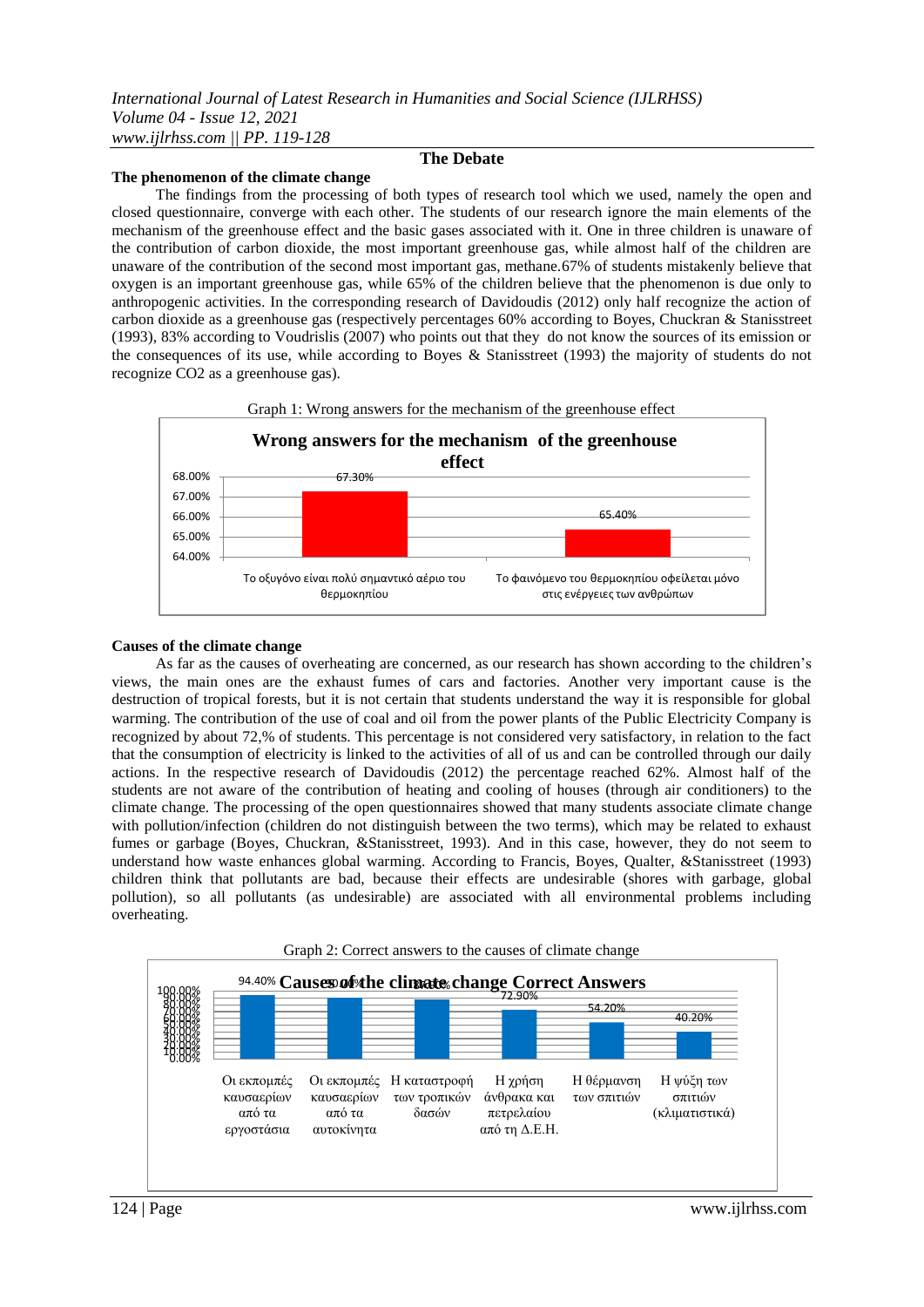## *International Journal of Latest Research in Humanities and Social Science (IJLRHSS) Volume 04 - Issue 12, 2021 www.ijlrhss.com || PP. 119-128*

## **Consequences of the climate change**

The students of our research seem to be satisfactorily informed (95% -90%) about the consequences of climate change and especially about the extinction of some species, which converges with corresponding research, (Voudrislis, 2007 Davidoudi, 2012) , the melting of ice (Boyes, Chuckran & Stanisstreet, 1993, Koulaidis&Christidou, 1999, Voudrislis, 2007 Davidoudi, 2012), the increase in temperature (Boyes, Chuckran & Stanisstreet 1993) and the worsening of drought, while less seems to be their knowledge about floods (73%). They may have difficulty in understanding the diversity of climate change and the simultaneous existence of floods and droughts.



#### **Ways of facing climate change**

In terms of actions that can help mitigate the phenomenon, those suggested by most students (more than 90%) are to limit the use of cars and smaller (less energy-intensive) cars. This solution is largely indicated when completing the open questionnaire and is combined with previous students' answers, according to which car exhaust fumes have a great effect on climate change, but it is also combined with the findings of other research (Davidoudi, 2012.) More than half of the students recommend replacing cars with bicycles and walking. It is worth mentioning that a large percentage that proposes bicycles refers to the urban fabric of the city of Ioannina, while in the two provincial towns due to the terrain the percentages are very small, with walking prevailing. Tree planting is also suggested as a solution by many children (89%), which is in line with the view of 88% of students that the destruction of rainforests is responsible for climate change, as well as the findings of other research (87%). According to Boyes, Chuckran, &Stanisstreet, 1993; Francis, Boyes, Qualter, & Stanisstreet, 1993; Davidoudi, 2012). Another solution suggested by many students is recycling (89% in closed questions).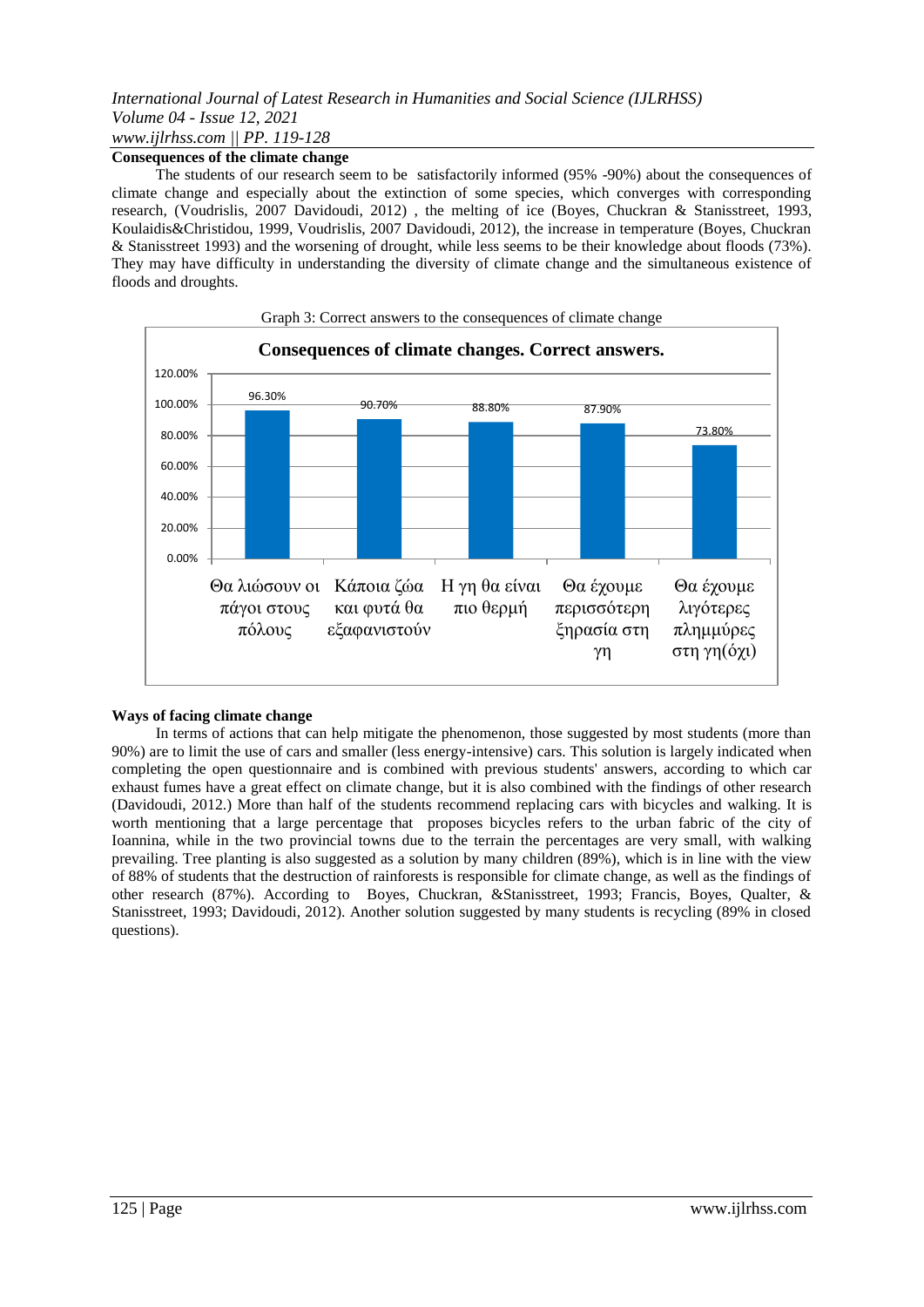*International Journal of Latest Research in Humanities and Social Science (IJLRHSS) Volume 04 - Issue 12, 2021 www.ijlrhss.com || PP. 119-128*



#### **Alternative perceptions**

However, in addition to the correct perceptions from our research, various alternatives emerged, mainly related to the difficulty of locating the hidden energy, the conceptual confusion between major environmental problems, such as climate change and stratospheric ozone depletion and a trend of generalization by the children. Students seem to face difficulty in recognizing hidden energy since about half do not realize that actions such as the consumption of less meat and limiting consumption (through buying fewer clothes) can have positive effects on climate change. The corresponding percentages in the research of Davidoudi (2012) reach ¾ of the students. Less are the children who do not understand the value of reuse, while the answers for the consumption of products that are not transported from far away are shared. The other alternative is related to the confusion of climate change with the ozone hole, as three-quarters of students believe that limiting sprays, which they consider responsible for their ozone hole, helps deal with overheating. Protecting rare animals and plants is considered a way that can reduce overheating by many students (78%).



According to Davidoudi (2012), this misunderstanding is probably due to the wrong generalizations of children, who seem to adopt a single construct of "environmental problems", in which various issues are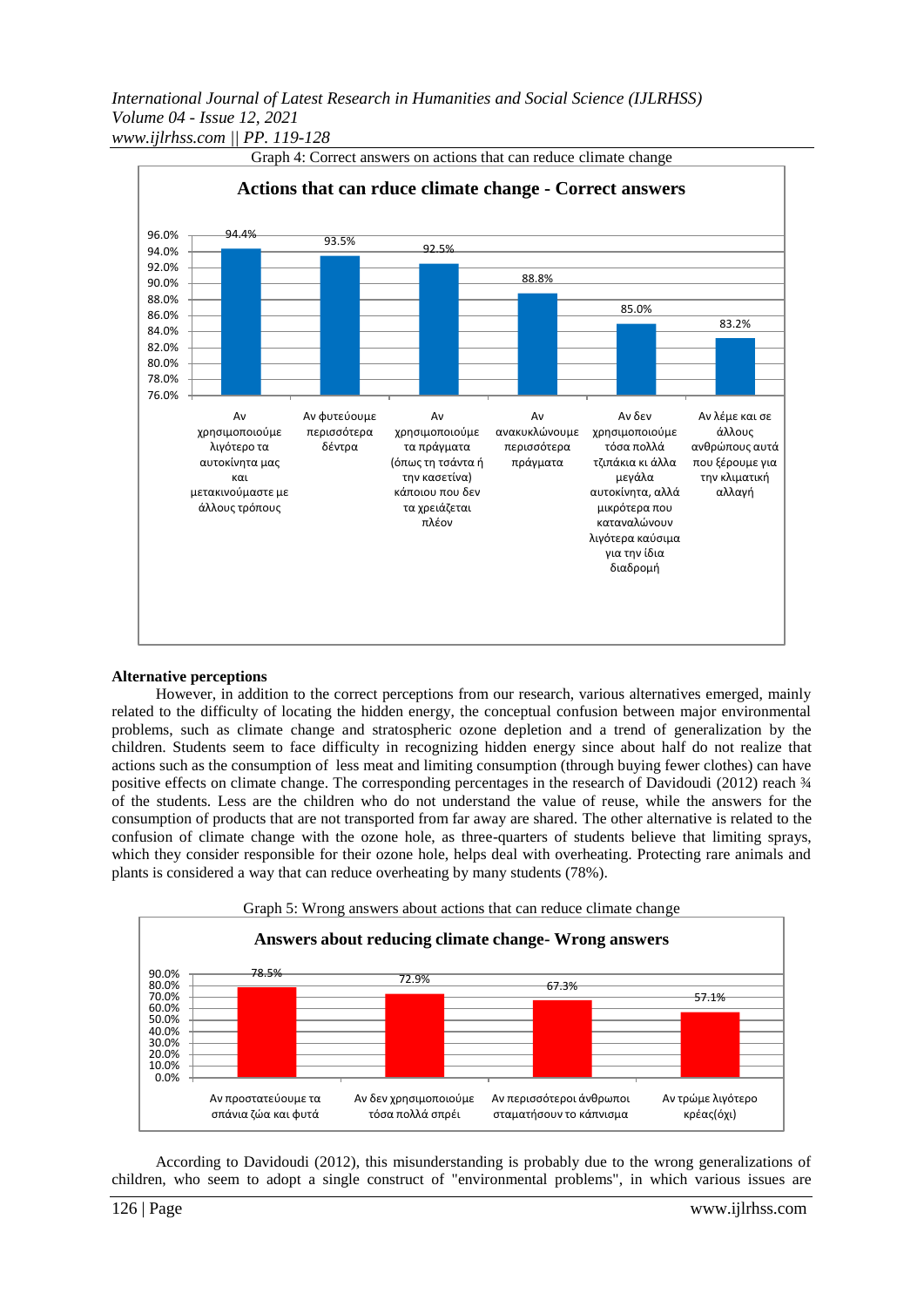#### *www.ijlrhss.com || PP. 119-128*

confused (Francis, Boyes, Qualter, &Stanisstreet, 1993). Children are also especially sensitive through the school curriculum and the references in the books about endangered species. Protecting them is considered an important environmental act, so it can help solve all the problems of the environment, even climate change. Finally, 67% of students sees giving up smoking as a way to deal with the problem (60% according to Davidoudi 2012). Smoking creates smoke, which is considered an exhaust by some children and contributes to climate change.

#### **Conclusions Recommendations**

In the present study, we investigated the perceptions of school-age students (6th grade), of four primary schools (six departments) of the prefecture of Ioannina on climate change. According to the results of the research, the children, without knowing and understanding in depth the mechanisms and the nature of the phenomenon, possess some general knowledge mainly about the consequences and the ways of dealing with it. However, the basic alternative concept that emerged from all types of our research tool, concerns the confusion of climate change with the ozone depletion of the upper atmosphere and of the factors associated with them. Students seem to be more informed about the consequences of the phenomenon, especially in terms of global warming, the disappearance of some animals and plants and the melting of ice, which is closely linked to rising sea levels. As we have already pointed out, references to Greek primary school textbooks on climate change and the greenhouse effect are very limited. However, we believe that the breadth and intensity of the problem necessitates the existence of a more complete presentation of the relevant topics in the textbooks and the allocation of time for their teaching through the curricula. We would generally claim that the substantial and long-term success of any educational attempt, and especially in the field of environmental education, which not only aims at enhancing knowledge, but mainly at changing attitudes and behaviors, requires the coexistence of various factors and not just individual and piecemeal actions. In this way we will be able to ensure sustainability and quality of life for our children and future generations.

#### **References**

- [1]. Argyriou, A., &Giannouli, M. (2010). *"Energy Environment & Physics".* University Publications: ARAKYNTHOS
- [2]. Voudrislis, N. (2007). Postgraduate Thesis: *The global rise in sea level as a result of the greenhouse effect. A didactic approach through maps*. Aristotle's University. Thessaloniki. Retrieved on 20/08/2020 from the website: <http://ikee.lib.auth.gr/record/101131/files/gri-2008-1178.pdf>
- [3]. Davidoudi, A. (2012). Postgraduate Thesis: *Exploring concepts, developing and evaluating a curriculum for teaching climate change to elementary school students.* Aristotle's University. Thessaloniki. Retrieved on 20/08/2020 from the website: [http://ikee.lib.auth.gr/record/128950/files/GRI-2012-](http://ikee.lib.auth.gr/record/128950/files/GRI-2012-8425.pdf) [8425.pdf](http://ikee.lib.auth.gr/record/128950/files/GRI-2012-8425.pdf)
- [4]. Melas, D., &Asonitis, G., &Amoridis, V. (2000). *Climate change [teacher guide]* Athens: Ministry of National Education and Religions. Retrieved on 20/08/2020 from the website: [http://www.env](http://www.env-edu.gr/Documents/Climate_Change_-_Teacher_Guide.pd)[edu.gr/Documents/Climate\\_Change\\_-\\_Teacher\\_Guide.pd](http://www.env-edu.gr/Documents/Climate_Change_-_Teacher_Guide.pd)
- [5]. Remoundou, K., &Kountouri, F. (2011). *Economic assessment of the effects of climate change on fisheries and aquaculture and prevention measures*. Climate Change Impact Study Committee, Bank of Greece. Available on the website:<http://www.bankofgreece.gr/>
- [6]. Bank of Greece, (2011) *The environmental, economic and social impacts of climate change in Greece.*  Climate Change Impact Study Committee, Bank of Greece Banknote and Securities Printing Institution of Bank of Greece, Bank of Greece, Athens. Retrieved on 20/08/2020 from the website: <https://www.bankofgreece.gr/Pages/el/klima/relevant.aspx>
- [7]. UNESCO (1977). *The Tbilisi Declaration*. Greek edition Athens: PEEKPE 1999 Retrieved on 20/08/2020 from the website: http://www.envedu.gr/Documents/files/Basika%20Keimena/Tbilisi%201977%20-%20GR.pdf
- [8]. Flogaiti, E. (2015). P.Ε. and Sustainability, (pp.14-17), Nature Magazine, issue 148, Athens: Greek nature protection company. Retrieved on 20/08/2020 from the website: <https://www.eepf.gr/images/virtuemart/product/Fysi148web.pdf>
- [9]. WWF, (without date )*Climate Change*. Retrieved on 20/08/2020 from the website: <https://www.wwf.gr/climate-crisis>
- [10]. Boyes, E.,&Chuckran, D. &Stanisstreet, M. (1993). *How do high school students perceive global climate change: What are its manifestations? What are its origins? What corrective action can be taken?*Journal of science education and technology*, 2*(4), 541-557.
- [11]. Elise Ho ,(2009). *Children's Ideas About Climate Change*. Retrieved on 18/08/2020 from: [https://tspace.library.utoronto.ca/bitstream/1807/17465/1/Ho\\_Elise\\_200903\\_PhD\\_thesis.pdf](https://tspace.library.utoronto.ca/bitstream/1807/17465/1/Ho_Elise_200903_P%09hD_thesis.pdf)